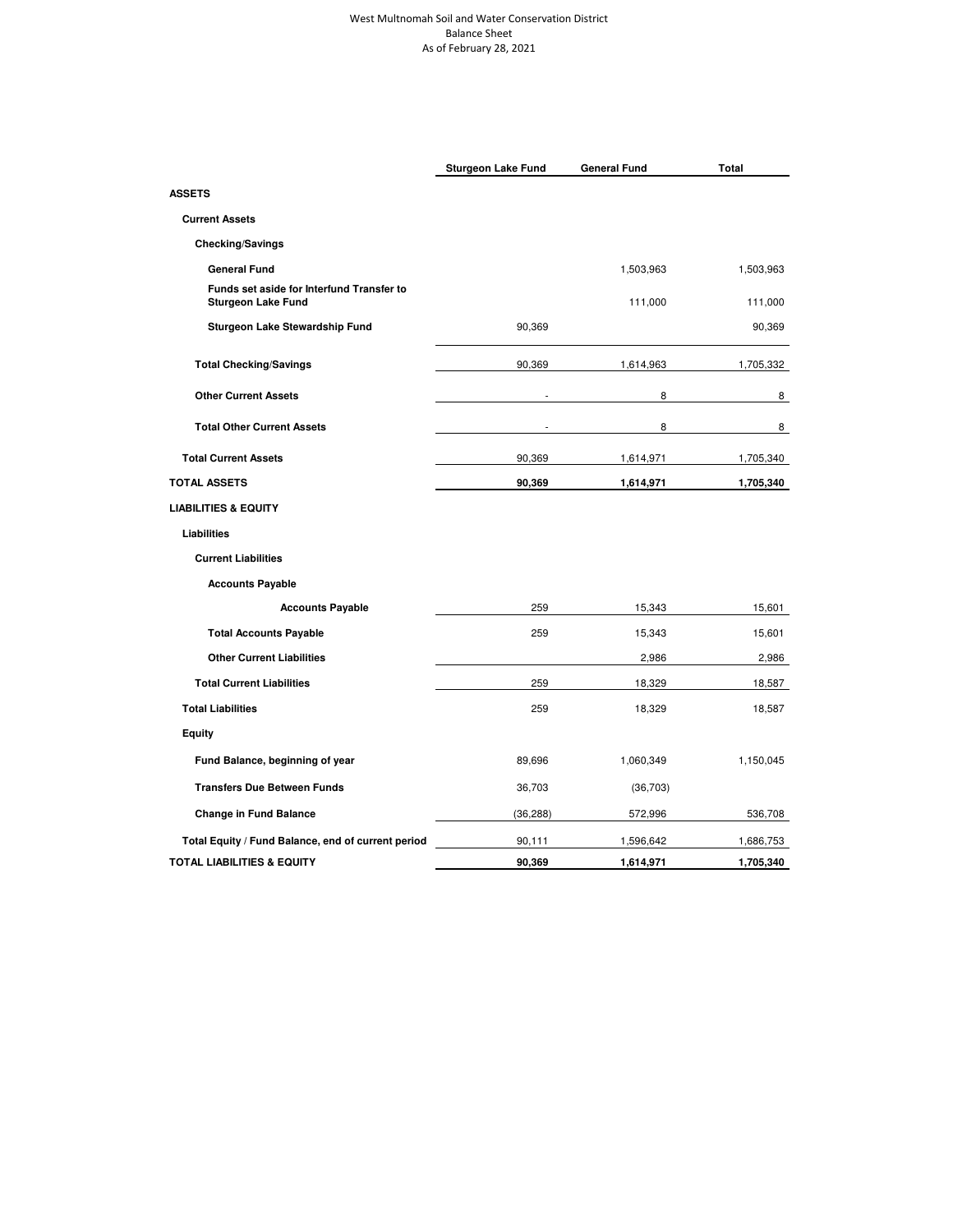## **10:32 AM West Multnomah Soil & Water Conservation District**

**03/09/21 General Fund Only Budget Performance**

| Accrual Basis                                                                                                                                                                                                                                                                                            |                                                                                      |                                                                           | February 2021                                                                       |                                                                               |                                                                       |                                                                                  |                                                                             |
|----------------------------------------------------------------------------------------------------------------------------------------------------------------------------------------------------------------------------------------------------------------------------------------------------------|--------------------------------------------------------------------------------------|---------------------------------------------------------------------------|-------------------------------------------------------------------------------------|-------------------------------------------------------------------------------|-----------------------------------------------------------------------|----------------------------------------------------------------------------------|-----------------------------------------------------------------------------|
|                                                                                                                                                                                                                                                                                                          | Feb 21                                                                               | <b>Budget</b>                                                             | \$ Over Budget                                                                      | Jul '20 - Feb 21                                                              | <b>YTD Budget</b>                                                     | \$ Over Budget                                                                   | <b>Annual Budget</b>                                                        |
| <b>Ordinary Income/Expense</b>                                                                                                                                                                                                                                                                           |                                                                                      |                                                                           |                                                                                     |                                                                               |                                                                       |                                                                                  |                                                                             |
| Income<br><b>RESOURCES RECEIVED</b>                                                                                                                                                                                                                                                                      |                                                                                      |                                                                           |                                                                                     |                                                                               |                                                                       |                                                                                  |                                                                             |
| Grants<br><b>Federal Funding</b>                                                                                                                                                                                                                                                                         | $\mathbf 0$                                                                          | $\mathbf 0$                                                               | $\pmb{0}$                                                                           | 20,504                                                                        | 3,004                                                                 | 17,500                                                                           | 62,553                                                                      |
| <b>State Funding</b>                                                                                                                                                                                                                                                                                     | 14,580                                                                               |                                                                           | 0                                                                                   | 68,735                                                                        | 68,735                                                                | 0                                                                                | 83,315                                                                      |
| <b>Oregon Dept of Agriculture</b><br><b>State Funding - Other</b>                                                                                                                                                                                                                                        | 0                                                                                    | 14,580<br>0                                                               | 0                                                                                   | 26,810                                                                        | 26,810                                                                | 0                                                                                | 45,247                                                                      |
| <b>Total State Funding</b>                                                                                                                                                                                                                                                                               | 14,580                                                                               | 14,580                                                                    | $\pmb{0}$                                                                           | 95,545                                                                        | 95,545                                                                | $\mathbf 0$                                                                      | 128,562                                                                     |
| Local / Regional Funding                                                                                                                                                                                                                                                                                 | $\mathbf 0$                                                                          | 0                                                                         | 0                                                                                   | 2,500                                                                         | 0                                                                     | 2,500                                                                            | 7,000                                                                       |
| <b>Total Grants</b>                                                                                                                                                                                                                                                                                      | 14,580                                                                               | 14,580                                                                    | $\mathbf 0$                                                                         | 118,549                                                                       | 98,549                                                                | 20,000                                                                           | 198,115                                                                     |
| <b>Miscellaneous Income</b>                                                                                                                                                                                                                                                                              |                                                                                      |                                                                           |                                                                                     |                                                                               |                                                                       |                                                                                  |                                                                             |
| <b>Charges for Services</b>                                                                                                                                                                                                                                                                              | 36                                                                                   | 25                                                                        | 11                                                                                  | 10,434                                                                        | 9,200                                                                 | 1,234                                                                            | 16,275                                                                      |
| Miscellaneous Income - Other                                                                                                                                                                                                                                                                             | 350                                                                                  | 350                                                                       | 0                                                                                   | 2,900                                                                         | 2,800                                                                 | 100                                                                              | 4,200                                                                       |
| <b>Total Miscellaneous Income</b>                                                                                                                                                                                                                                                                        | 386                                                                                  | 375                                                                       | 11                                                                                  | 13,334                                                                        | 12,000                                                                | 1,334                                                                            | 20,475                                                                      |
| Prior Years' Property Tax Rev.<br>PY Prop Tax Rev - Columbia Cnty<br>Prior Years' Property Tax Rev. - Other                                                                                                                                                                                              | $\Omega$<br>1,214                                                                    | 0<br>1,000                                                                | 0<br>214                                                                            | 23<br>14,089                                                                  | 40<br>14,500                                                          | (17)<br>(411)                                                                    | 40<br>29,692                                                                |
| Total Prior Years' Property Tax Rev.                                                                                                                                                                                                                                                                     | 1,214                                                                                | 1,000                                                                     | 214                                                                                 | 14,111                                                                        | 14,540                                                                | (429)                                                                            | 29,732                                                                      |
| <b>Interest Income</b>                                                                                                                                                                                                                                                                                   | 928                                                                                  | 2,000                                                                     | (1,072)                                                                             | 6,424                                                                         | 12,400                                                                | (5,976)                                                                          | 17,500                                                                      |
| <b>Property Tax Revenue</b>                                                                                                                                                                                                                                                                              |                                                                                      |                                                                           |                                                                                     |                                                                               |                                                                       |                                                                                  |                                                                             |
| <b>Multnomah County</b><br><b>Washington County</b>                                                                                                                                                                                                                                                      | 11,875<br>$\Omega$                                                                   | 9,364<br>0                                                                | 2,511<br>0                                                                          | 1,584,289<br>8,122                                                            | 1,637,968<br>5,466                                                    | (53, 679)<br>2,656                                                               | 1,691,806<br>5,466                                                          |
| <b>Columbia County</b>                                                                                                                                                                                                                                                                                   | 5                                                                                    | $\overline{7}$                                                            | (2)                                                                                 | 761                                                                           | 705                                                                   | 56                                                                               | 728                                                                         |
| <b>Total Property Tax Revenue</b>                                                                                                                                                                                                                                                                        | 11,880                                                                               | 9,371                                                                     | 2,509                                                                               | 1,593,173                                                                     | 1,644,139                                                             | (50, 966)                                                                        | 1,698,000                                                                   |
| <b>Total RESOURCES RECEIVED</b>                                                                                                                                                                                                                                                                          | 28,989                                                                               | 27,326                                                                    | 1,662                                                                               | 1,745,591                                                                     | 1,781,628                                                             | (36, 037)                                                                        | 1,963,822                                                                   |
| <b>Total Income</b>                                                                                                                                                                                                                                                                                      | 28,989                                                                               | 27,326                                                                    | 1,662                                                                               | 1,745,591                                                                     | 1,781,628                                                             | (36, 037)                                                                        | 1,963,822                                                                   |
| <b>Gross Profit</b>                                                                                                                                                                                                                                                                                      | 28,989                                                                               | 27,326                                                                    | 1,662                                                                               | 1,745,591                                                                     | 1,781,628                                                             | (36,037)                                                                         | 1,963,822                                                                   |
| <b>Expense</b><br>SUPPLIES/MATERIALS/SERVICES<br><b>CONSERVATION PROGRAMS</b><br><b>Forestry Projects</b><br><b>Rural Projects</b><br><b>Urban Projects</b>                                                                                                                                              | 7,064<br>0<br>$\Omega$                                                               | 4,000<br>5,000<br>3,000                                                   | 3,064<br>(5,000)<br>(3,000)                                                         | 28,957<br>13,038<br>5,004                                                     | 26,000<br>40,000<br>24,000                                            | 2,957<br>(26, 962)<br>(18,996)                                                   | 46,653<br>79,250<br>42,450                                                  |
| <b>Invasive Weed Control (EDRR)</b><br><b>Educational Projects</b><br><b>School &amp; Community Programs</b>                                                                                                                                                                                             | $\Omega$<br>$\pmb{0}$                                                                | 5,000<br>1,000                                                            | (5,000)<br>(1,000)                                                                  | 6,443<br>0                                                                    | 40,000<br>8,000                                                       | (33, 557)<br>(8,000)                                                             | 76,798<br>16,333                                                            |
| OSU Ext. (Mstr Grd, IPM, etc.)                                                                                                                                                                                                                                                                           | 0                                                                                    | 0                                                                         | 0                                                                                   | 140                                                                           | 0                                                                     | 140                                                                              | 7,500                                                                       |
| <b>Total Educational Projects</b>                                                                                                                                                                                                                                                                        | $\Omega$                                                                             | 1,000                                                                     | (1,000)                                                                             | 140                                                                           | 8,000                                                                 | (7,860)                                                                          | 23,833                                                                      |
| <b>Partner Support</b>                                                                                                                                                                                                                                                                                   | 2,580                                                                                | 1,617                                                                     | 963                                                                                 | 137,217                                                                       | 141,637                                                               | (4, 420)                                                                         | 141,637                                                                     |
| <b>Total CONSERVATION PROGRAMS</b>                                                                                                                                                                                                                                                                       | 9,644                                                                                | 19,617                                                                    | (9,973)                                                                             | 190,799                                                                       | 279,637                                                               | (88, 838)                                                                        | 410,621                                                                     |
| <b>COMMUNICATIONS AND OUTREACH</b><br><b>DEI Outreach &amp; Translation</b><br>Long Range Business Plan Update<br><b>Event Expenses</b>                                                                                                                                                                  | $\Omega$<br>$\pmb{0}$<br>(100)                                                       | $\Omega$<br>500<br>100                                                    | 0<br>(500)<br>(200)                                                                 | 0<br>3,599<br>343                                                             | 0<br>5,000<br>500                                                     | $\mathbf 0$<br>(1,401)<br>(158)                                                  | 2,500<br>15,000<br>12,150                                                   |
| Printing/Production/Signage                                                                                                                                                                                                                                                                              | 37                                                                                   | 0                                                                         | 37                                                                                  | 2,079                                                                         | 2,200                                                                 | (121)                                                                            | 2,550                                                                       |
| <b>Postage and Delivery</b><br><b>Graphic Designer</b>                                                                                                                                                                                                                                                   | 126<br>$\mathbf 0$                                                                   | 100<br>$\mathbf 0$                                                        | 26<br>$\mathbf 0$                                                                   | 739<br>1,350                                                                  | 750<br>1,500                                                          | (11)<br>(150)                                                                    | 1,500<br>2,200                                                              |
| Media, Advertising, Marketing<br>Sponsor/Support Commun. Orgs                                                                                                                                                                                                                                            | 0<br>$\Omega$                                                                        | $\mathbf 0$<br>$\mathbf 0$                                                | 0                                                                                   | 251                                                                           | 50                                                                    | 201<br>$\mathbf 0$                                                               | 400                                                                         |
| <b>Website Services</b>                                                                                                                                                                                                                                                                                  | 0                                                                                    | 65                                                                        | $\pmb{0}$<br>(65)                                                                   | 1,200<br>797                                                                  | 1,200<br>760                                                          | 37                                                                               | 2,000<br>11,130                                                             |
| <b>Total COMMUNICATIONS AND OUTREACH</b>                                                                                                                                                                                                                                                                 | 63                                                                                   | 765                                                                       | (702)                                                                               | 10,356                                                                        | 11,960                                                                | (1,604)                                                                          | 49,430                                                                      |
| <b>OPERATING EXPENSES</b><br><b>Rent &amp; Office Parking</b><br><b>Computer &amp; IT Support</b><br><b>Professional ContractedServices</b>                                                                                                                                                              | 6,973<br>1,258<br>$\mathbf 0$                                                        | 6,697<br>1,350<br>0                                                       | 276<br>(92)<br>$\mathbf 0$                                                          | 61,422<br>10,061<br>450                                                       | 60,129<br>10,800<br>500                                               | 1,293<br>(739)<br>(50)                                                           | 80,221<br>19,100<br>2,040                                                   |
| Insurance (liab, auto, prop)                                                                                                                                                                                                                                                                             | $\mathbf 0$                                                                          | $\mathbf 0$                                                               | $\mathbf 0$                                                                         | 8,342                                                                         | 8,000                                                                 | 342                                                                              | 8,000                                                                       |
| <b>Telephone and Internet Services</b><br><b>District Vehicle Fuel/Maint/Prk</b>                                                                                                                                                                                                                         | 848<br>342                                                                           | 1,000<br>350                                                              | (152)<br>(8)                                                                        | 8,293<br>5,575                                                                | 7,600<br>6,500                                                        | 693<br>(925)                                                                     | 12,000<br>14,200                                                            |
| Program Related Travel/Prk/Meal<br><b>TriMet Commuter Pass</b><br><b>Office Equip/Sftwr &amp; Furniture</b><br><b>Office Supplies</b><br><b>Field Supplies &amp; Equipment</b><br><b>Refreshments &amp; Supplies</b><br><b>Recruiting Expenses</b><br><b>Audit Fees</b><br><b>Professional Org. Dues</b> | 33<br>$\mathbf 0$<br>100<br>199<br>$\pmb{0}$<br>93<br>$\mathbf 0$<br>$\pmb{0}$<br>20 | 200<br>100<br>200<br>200<br>30<br>180<br>$\mathbf 0$<br>$\mathbf 0$<br>25 | (167)<br>(100)<br>(100)<br>(1)<br>(30)<br>(87)<br>$\mathbf 0$<br>$\mathbf 0$<br>(5) | 2,004<br>$\mathbf 0$<br>4,438<br>2,650<br>356<br>170<br>140<br>4,900<br>6,191 | 1,600<br>800<br>5,600<br>1,600<br>410<br>880<br>200<br>4,900<br>6,075 | 404<br>(800)<br>(1, 162)<br>1,050<br>(54)<br>(710)<br>(60)<br>$\mathbf 0$<br>116 | 2,400<br>1,200<br>6,800<br>4,911<br>1,000<br>1,703<br>400<br>4,900<br>7,500 |
| <b>Licensing and Other Fees</b>                                                                                                                                                                                                                                                                          | 50                                                                                   | 50                                                                        | $\pmb{0}$                                                                           | 999                                                                           | 949                                                                   | 50                                                                               | 1,200                                                                       |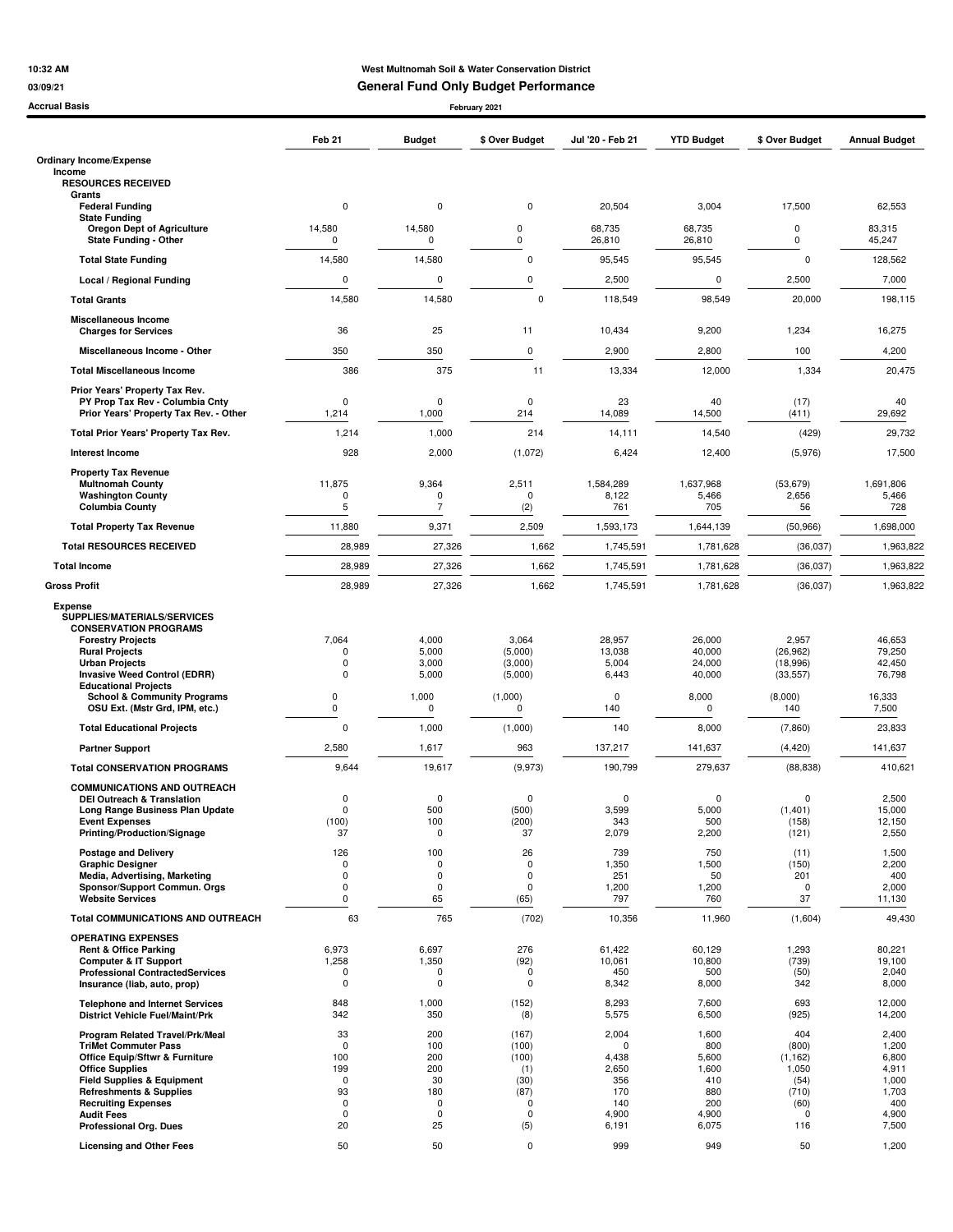## **10:32 AM West Multnomah Soil & Water Conservation District 03/09/21 General Fund Only Budget Performance**

#### **Accrual Basis February 2021**

|                                                 | Feb <sub>21</sub> | <b>Budget</b> | \$ Over Budget | Jul '20 - Feb 21 | <b>YTD Budget</b> | \$ Over Budget | <b>Annual Budget</b> |
|-------------------------------------------------|-------------------|---------------|----------------|------------------|-------------------|----------------|----------------------|
| <b>Legal Notices</b>                            | $\Omega$          | $\Omega$      | $\Omega$       | 566              | 560               | 6              | 2.300                |
| <b>Payroll Fees</b>                             | 216               | 220           | (4)            | 1,871            | 1,730             | 141            | 2,610                |
| <b>Bank Fees</b>                                | 49                | 93            | (44)           | 541              | 744               | (203)          | 1,116                |
| <b>Training Expenses</b>                        |                   |               |                |                  |                   |                |                      |
| <b>Staff Development</b>                        | 258               | 100           | 158            | 4,525            | 6,200             | (1,675)        | 11,000               |
| <b>Board Development</b>                        | 0                 | 413           | (413)          | 0                | 693               | (693)          | 2,000                |
| <b>Training Related Travel/Meals</b>            | $\mathbf 0$       | 20            | (20)           | 98               | 80                | 18             | 4,250                |
| <b>Total Training Expenses</b>                  | 258               | 533           | (274)          | 4,623            | 6,973             | (2, 350)       | 17,250               |
| <b>Total OPERATING EXPENSES</b>                 | 10,439            | 11,228        | (789)          | 123,591          | 126,549           | (2,958)        | 190,851              |
| <b>Total SUPPLIES/MATERIALS/SERVICES</b>        | 20,146            | 31,610        | (11, 464)      | 324,747          | 418,146           | (93, 399)      | 650,902              |
| <b>Personal Services</b>                        |                   |               |                |                  |                   |                |                      |
| <b>GROSS PAYROLL</b>                            |                   |               |                |                  |                   |                |                      |
| <b>District Manager</b>                         | 9,719             | 9,420         | 299            | 55,222           | 53,222            | 1,999          | 103,619              |
| <b>Office Manager</b>                           | 4.822             | 4,822         | $\mathbf 0$    | 38.776           | 38,576            | 200            | 57,863               |
| <b>Communications Manager</b>                   | 4,226             | 4,226         | (0)            | 34,009           | 33,809            | 200            | 50,713               |
| <b>Controller &amp; Budget Officer</b>          | 8,773             | 8,773         | $\Omega$       | 71,641           | 71,441            | 200            | 106,536              |
| <b>Senior Conservationist</b>                   | 7,093             | 6,629         | 464            | 57,545           | 53,032            | 4,514          | 79,548               |
| <b>Rural Conservationist</b>                    | 7.123             | 7.123         | (0)            | 57.182           | 56,982            | 200            | 85,473               |
| <b>Forestry Conservationist</b>                 | 7,123             | 7,123         | $\mathbf 0$    | 57,182           | 56,982            | 201            | 85,473               |
| <b>Urban Conservationist</b>                    | 7,123             | 7,123         | $\mathbf{0}$   | 59,318           | 59,119            | 200            | 87,609               |
| <b>Conservationist &amp; Inv Sp Coord</b>       | 7,123             | 7,123         | (0)            | 57,182           | 56,984            | 198            | 85,476               |
| <b>Conservationist &amp; Ed Coord</b>           | 7,123             | 7,123         | 0              | 58,428           | 56,982            | 1,446          | 85,473               |
| Perm Seasonal Conservation Tech                 | 1,029             | $\mathbf 0$   | 1,029          | 25,711           | 21,245            | 4,467          | 37,768               |
| <b>Interns</b>                                  | 68                | $\Omega$      | 68             | 10,498           | 8,665             | 1,833          | 17,505               |
| Spcl Proj and Other                             | $\mathbf 0$       | 1,260         | (1,260)        | $\mathbf 0$      | 6,462             | (6, 462)       | 8,062                |
| <b>Supervisory Pay</b>                          | 0                 | $\Omega$      | $\Omega$       | $\mathbf 0$      | 2.560             | (2,560)        | 4,789                |
| Regular Pay In-lieu of Medical                  | $\mathbf 0$       | 600           | (600)          | $\pmb{0}$        | 4,200             | (4, 200)       | 6,600                |
| <b>Holiday Bonus</b>                            | $\Omega$          |               |                | $\mathbf 0$      | 2,200             | (2, 200)       | 2,200                |
| <b>Total GROSS PAYROLL</b>                      | 71,344            | 71,344        | $\mathbf 0$    | 582,693          | 582,458           | 236            | 904,705              |
| PAYROLL TAXES & OTHER BENEFITS                  |                   |               |                |                  |                   |                |                      |
| <b>Employer Health Benefits</b>                 |                   |               |                |                  |                   |                |                      |
| <b>Health Reimbursement Account VE</b>          | 1,900             | 1,900         | (0)            | 15,619           | 15,480            | 139            | 23,500               |
| <b>Employer Health Benefits - Other</b>         | 8,796             | 8,796         | $\mathbf 0$    | 74,077           | 75,315            | (1, 238)       | 111,670              |
| <b>Total Employer Health Benefits</b>           | 10,696            | 10,696        | (0)            | 89,696           | 90,795            | (1,099)        | 135,170              |
| <b>Employer Payroll Taxes</b>                   | 6,863             | 6,750         | 113            | 51,067           | 52,450            | (1, 383)       | 80,100               |
| <b>Employer PERS Expense</b>                    | 15,128            | 15,550        | (422)          | 120,489          | 119,600           | 889            | 184,100              |
| <b>Worker's Compensation Insurance</b>          | $\mathbf 0$       | $\mathbf 0$   | $\mathbf{0}$   | 3,902            | 3,695             | 207            | 3,695                |
| <b>Total PAYROLL TAXES &amp; OTHER BENEFITS</b> | 32,686            | 32,996        | (309)          | 265,154          | 266,540           | (1, 386)       | 403,065              |
| <b>Total Personal Services</b>                  | 104,030           | 104,339       | (309)          | 847,848          | 848,998           | (1, 150)       | 1,307,770            |
| <b>Capital Outlay</b>                           | $\mathbf 0$       | $\mathbf 0$   | 0              | $\Omega$         | $\mathbf 0$       | 0              | 5,150                |
| <b>Inter-fund Transfer Out</b>                  | $\mathbf 0$       | $\mathbf 0$   | 0              | $\mathbf 0$      | $\pmb{0}$         | 0              | 111,000              |
| <b>General Operating Contingency</b>            | $\Omega$          | $\Omega$      | 0              | $\mathbf 0$      | $\mathbf 0$       | $\mathbf 0$    | 50,000               |
| <b>Reserve for Future Expenditures</b>          | $\mathbf 0$       | $\mathbf 0$   | 0              | $\mathbf 0$      | $\mathbf 0$       | $\pmb{0}$      | 25,000               |
| Net Change in Beginning Balance                 | $\Omega$          | $\Omega$      | 0              | $\Omega$         | $\mathbf 0$       | $\mathbf 0$    | (186,000)            |
| <b>Total Expense</b>                            | 124,176           | 135,949       | (11, 773)      | 1,172,595        | 1,267,144         | (94, 549)      | 1,963,822            |
| <b>Net Ordinary Income</b>                      | (95, 188)         | (108, 623)    | 13,435         | 572,996          | 514,483           | 58,512         | $\Omega$             |
| Net Income                                      | (95, 188)         | (108, 623)    | 13.435         | 572.996          | 514,483           | 58.512         | 0                    |